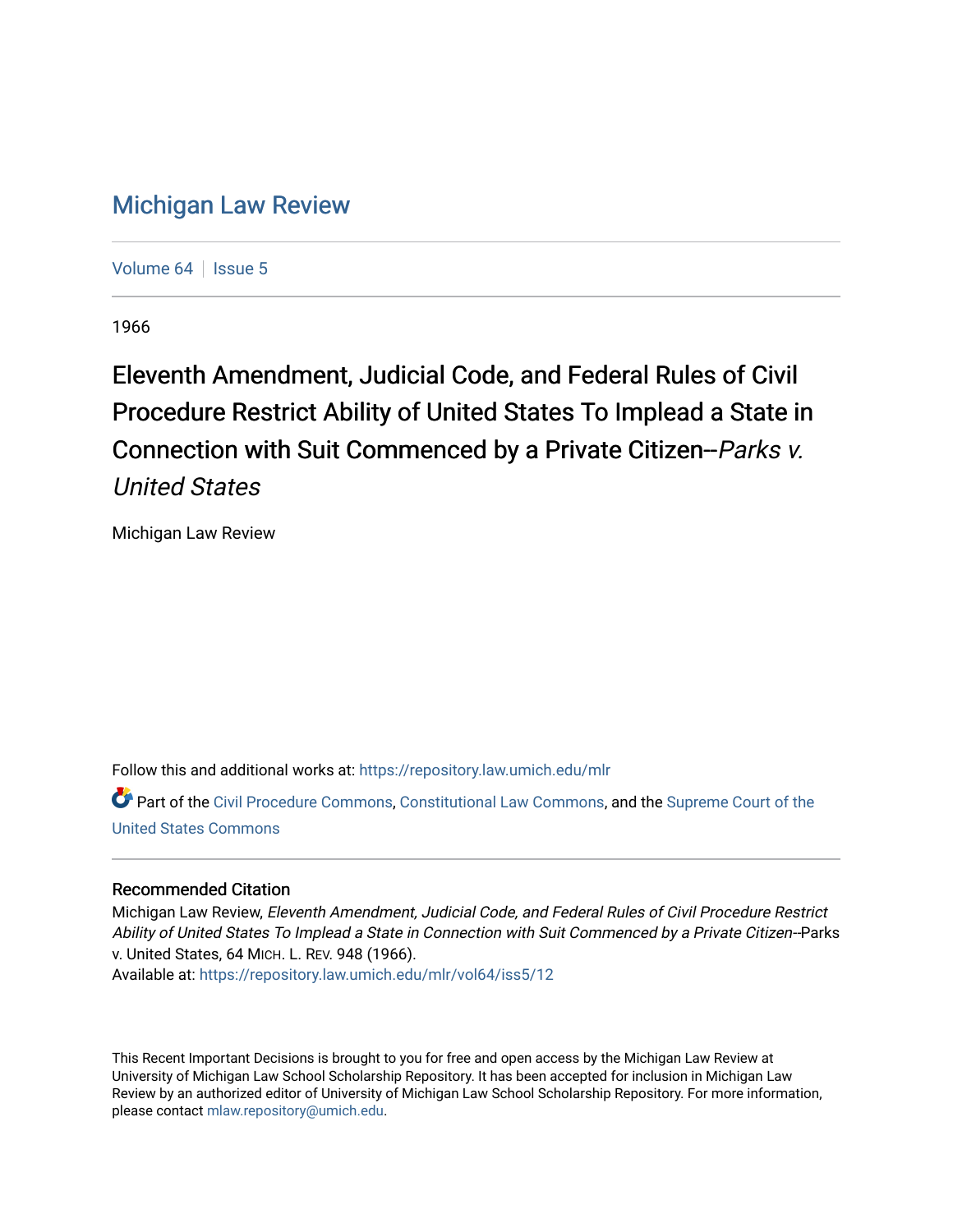## RECENT DEVELOPMENTS

## **Eleventh Amendment, Judicial Code, and Federal Rules of Civil Procedure Restrict Ability of**  United States To Implead a State in Connection With Suit Commenced by a Private Citizen-*Parks v. United States\**

Suit was brought by an individual against the United States under the Federal Tort Claims Act<sup>1</sup> to recover compensation for property damage alleged to have been caused by the Government's negligence in constructing and maintaining the physical components\ of a flood-control project in New York. Relying upon New York's promise to hold the United States harmless on any liability arising from damage of this nature, the Government impleaded the state. On a motion before the United States District Court for the Northern District of New York to dismiss the state as a third-party defendant, *held,* motion granted. The Federal Rules of Civil Procedure do not authorize service of a third-party complaint on a state, and the federal courts do not have jurisdiction to entertain such a complaint filed by the United States; moreover, the eleventh amendment to the federal constitution circumscribes an attempt by the Government to join a state as an involuntary third-party defendant when the principal action was commenced by a private citizen.<sup>2</sup>

Rule 14(a) of the Federal Rules of Civil Procedure allows a defendant in a federal court to bring before the tribunal any "person" subject to its jurisdiction who may be liable to the defendant for all or part of the amount which the plaintiff seeks to recover.<sup>8</sup> After he has been properly served with process, this newcomer is termed a third-party defendant, and in relation to him the defendant in the principal action is the third-party plaintiff.4 As a matter of

3. Rule 14(a) provides in part: "At any time after commencement of the action a defendant, as a third-party plaintiff, may cause a summons and complaint to be served upon a person not a party to the action who is or may be liable to him for all or part of the plaintiff's claim against him  $\ldots$ ."

The United States, as a defendant in a suit under the Tort Claims Act, may implead a third party under rule 14(a). Schetter v. Housing Authority, 132 F. Supp. 149 (W.D. Pa. 1955); see Fong v. United States, 21 F.R.D. 385 (N.D. Cal. 1957); Skinner v. United States, 209 F. Supp. 854 (E.D. Ill. 1960).

4. See IA BARRON & HOLTZOFF, FEDERAL PRACTICE & PROCEDURE § 421 (Rules ed. 1960).

[948]

<sup>• 241</sup> F. Supp. 297 (N.D.N.Y. 1965).

I. 28 U.S.C. § 1346(b) (1964).

<sup>2.</sup> U.S. CoNsr. amend. XI: "The Judicial power of the United States shall not be construed to extend to any suit in law or equity, commenced or prosecuted against one of the United States by Citizens of another State, or by Citizens or Subjects of any Foreign State." See generally note 19 *infra.*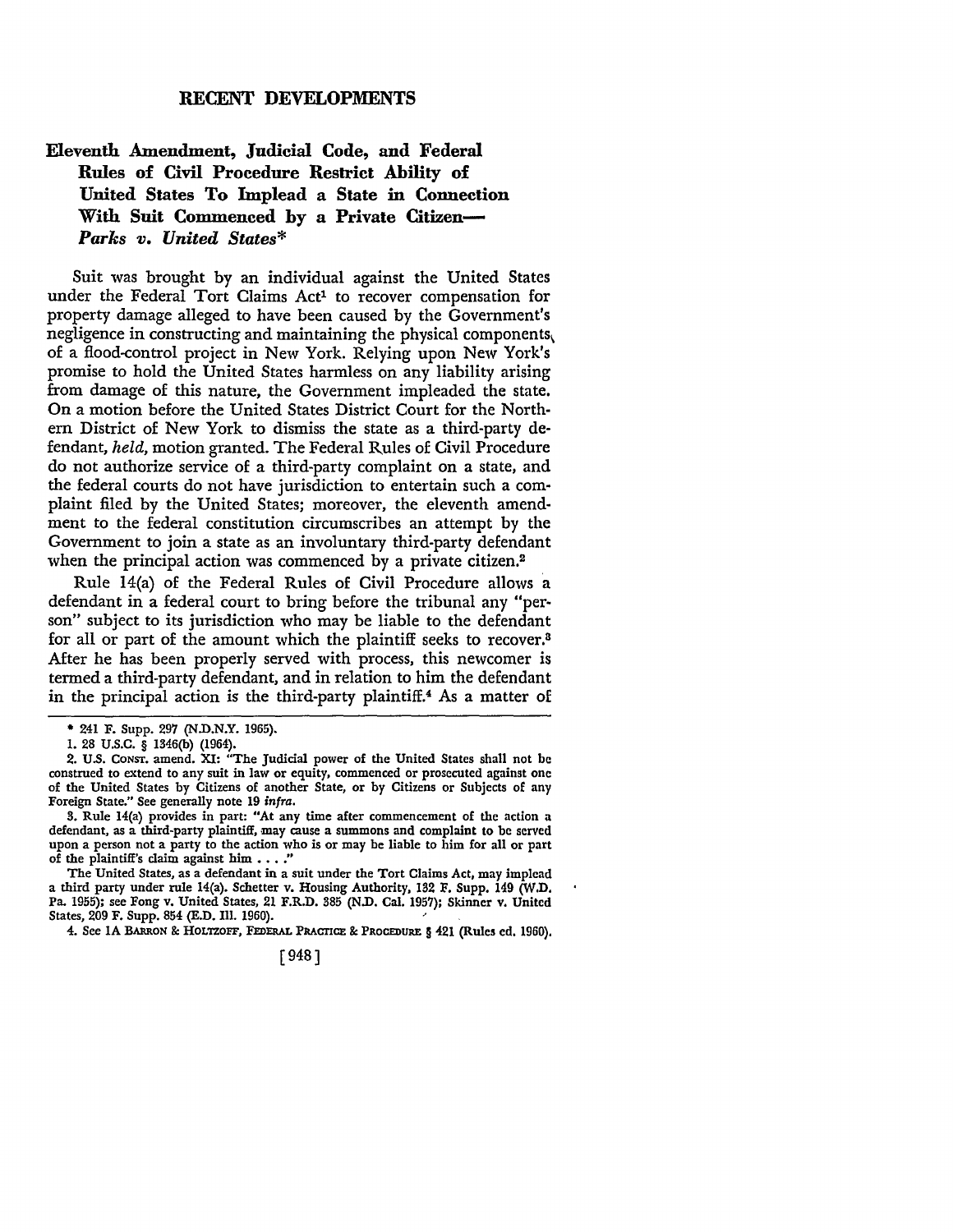ordinary legal usage, however, the sovereign is not a "person."5 The court in the principal case believed that this usage was helpful in determining the applicability of rule 14(a) when an attempt is made to implead a state, especially in light of the fact that Congress had defined "person" in the canons of construction for the United States Code, to which the Federal Rules of Civil Procedure are appended, without suggesting that the word was meant to embrace states.<sup>6</sup> There is no indication in the canons themselves, however, that Congress intended the definition of any term therein to be exclusive.<sup>7</sup> In fact, the United States Supreme Court, after examining the "legislative environment" of several Code provisions employing the word "person," has found states to be within the meaning of the term as used in those particular sections.8 Although rule 14(a) does not expressly provide that states can be impleaded, it does not even suggest that they cannot be, and its draftsmen do not appear to have felt that states should be immune from service of a third-party complaint.9 Rule 14(a) is usually construed liberally, because an impleader proceeding saves the time of courts and litigan\_ts alike by functioning as an alternative to an independent suit by the defendant in the principal action against a third party after the former has been found liable to the principal plaintiff.10 Indeed, the United States and various federal and state agencies have been successfully impleaded under rule  $14(a)$ ,<sup>11</sup> and, as the court in the principal case recognized, third-party practice is just as useful whether the third party is a state, an individual, or other entity.12

The court in the principal case also held that the language in section 1345 of title 28 of the United States Code,<sup>13</sup> which gives fed-

8. E.g., Sims v. United States, 359 U.S. 108 (1959) (states are "persons" within the meaning of INT. REV. CODE OF 1954, § 6332); Georgia v. Evans, 316 U.S. 159, 161 (1942) (states are "persons" as that term is used in § 7 of the Sherman Act, 26 Stat. 210 (1890), as amended, 15 U.S.C. § 15 (1964)); Ohio v. Helvering, 292 U.S. 360, 370 (1934) (states are "persons" within the meaning of REv: STAT. § 3244 (1875)). See also United States v. California, 297 U.S. 175, 186 (1936), where the Court observed: "The presumption [that the sovereign is not bound unless named) is an aid to consistent construction of statutes when their purpose is in doubt, but it does not require that the aim of a statute fairly to be inferred be disregarded because not explicitly stated."

9. See FED. R. CIV. P. 14(a) (Notes of Advisory Committee).

IO. See, *e.g.,* Spring Hill Dairy v. Elswick, 20 F.R.D. 397 (E.D. Ky. 1957).

11. See, *e.g.,* United States v. Yellow Cab Co., 340 U.S. 543 (1951) (United States im• pleaded); Darby v. L. G. DeFelice & Son, 94 F. Supp. 535 (E.D. Pa. 1950) (Pennsylvania Turnpike Commission impleaded). In none of these cases did the court specifically deal with the meaning of the term "person" in rule 14(a).

12. The principal case is the first to decide whether ·the United States may implead a state in connection with a suit initiated by a private party. United States v. Arizona, 214 F.2d 389 (9th Cir. 1954), discussed but did not decide the question.

13. 28 U.S.C. § 1345 (1964): "Except as otherwise provided by Act of Congress, the district courts shall have original jurisdiction of all civil actions, suits or proceedings

<sup>5.</sup> United States v. United Mine Workers, 330 U.S. 258, 272 (1947).

<sup>6.</sup> I U.S.C. § 1 (1964).

<sup>7.</sup> *Ibid.*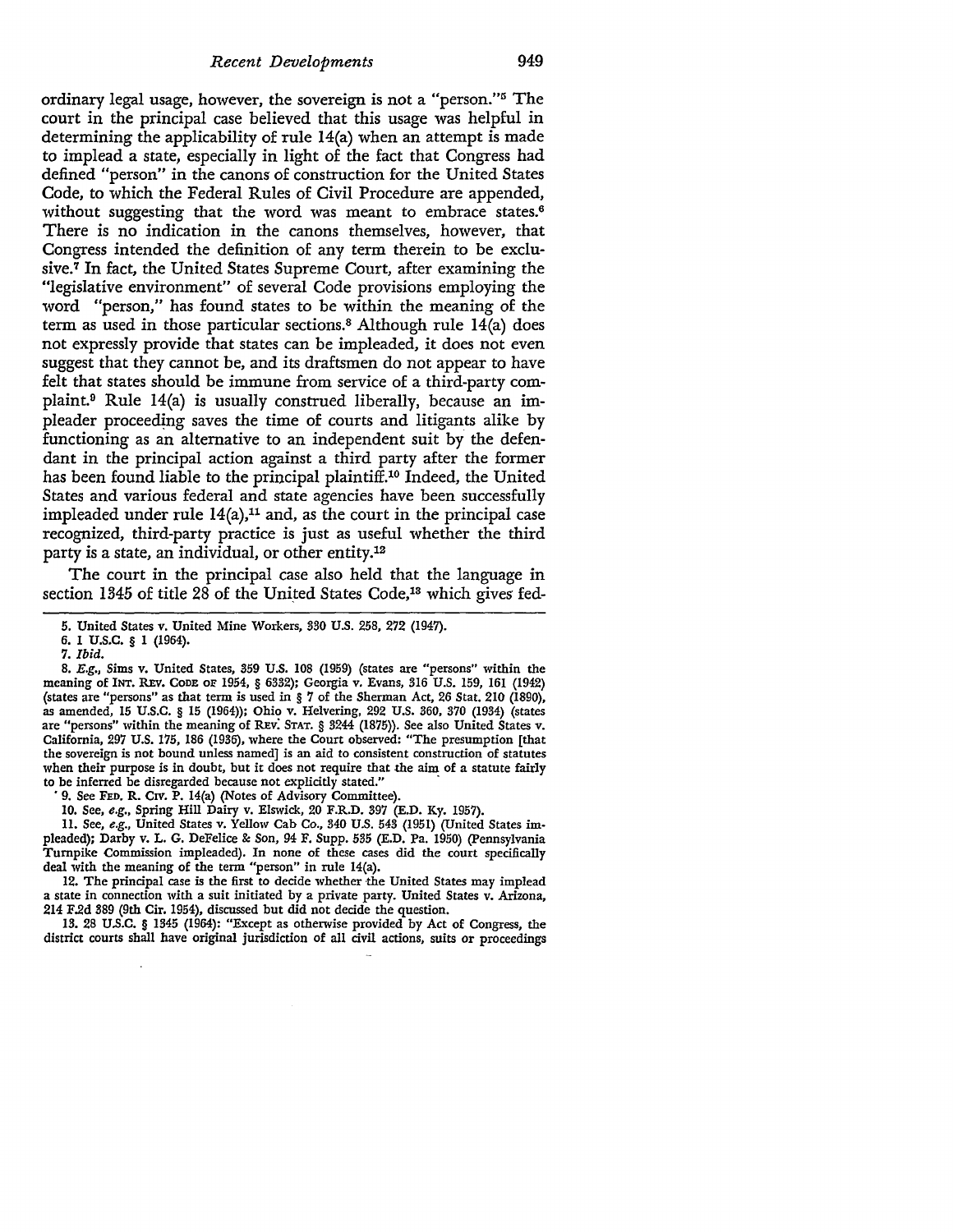eral district courts jurisdiction over "all civil actions, suits or proceedings when commenced by the United States," did not confer jurisdiction over the Government's third-party claim against a state because the principal action to which the third-party claim would have been ancillary had been commenced by a private party and not by the United States. However, the Government, as the thirdparty plaintiff, had commenced the impleader action, and "proceeding," the crucial word in section 1345, has been defined broadly enough to include the adjudication of a third-party claim.14 Moreover, the court's interpretation does violence to the statutory scheme of which section 1345 is an integral part. By acceding to the federal constitution, the states have "agreed" to be sued by the United States.15 Prior to the 1948 revision of the Judicial Code, however, only the United States Supreme Court had jurisdiction over such actions.16 To allow federal district courts to entertain Government suits against the states, Congress in 1948 enacted section 1345 along with section 1251(b)(2) of title 28. The latter provision vests the Supreme Court with "original but not exclusive jurisdiction of all controversies between the United States and a State."17 The Reviser's Note to section 1251 and at least one appellate court opinion indicate that the effect of sections 1251(b)(2) and 1345 taken together is to eliminate the need for any further congressional action to confer upon the district courts jurisdiction to hear any type of judicial controversy between the federal government and a state.18 It appears, therefore, that the word "commence" in section 1345 is unnecessary to give effect to the purpose of the provision insofar as the enactment confers jurisdiction over litigation between the United States and a state.

Possibly believing that its interpretations of rule 14(a) and section 1345 were overly restrictive, the court dismissed the Government's third-party complaint only after giving extensive consideration to the eleventh amendment, which protects a state's sovereign right not to be made an involuntary defendant to a claim asserted by a private individual by providing that no federal court has jurisdiction to entertain an action by a private citizen against a state which has not consented to be sued.<sup>19</sup> While the court was unques-

commenced by the United States, or by any agency or officer thereof expressly authorized to sue by Act of Congress."

14. See Statter v. United States, 66 F.2d 819, 822 (9th Cir. 1933).

15. United States v. Texas, 143 U.S. 621, 644-46 (1892).

16. See United States v. California, 328 F.2d 729 (9th Cir.), *cert. denied,* 379 **U.S. 817**  (1964).

17. See generally United States v. California, *supra* note 16.

18. Id. at 737; see Wagner, *The Original and Exclusive Jurisdiction of the United States Supreme Court,* 2 ST. LOUIS U.L.J. 111, 142 (1952); 38 N.Y.U.L. REV, 405, 410 (1963).

19. After the Supreme Court accepted jurisdiction of a suit against a state by a citizen of another state in Chisholm v. Georgia, 2 U.S. (2 Dall.) 419 (1793), the anxiety manifested by the several states was so strong that at the first session of Congress sub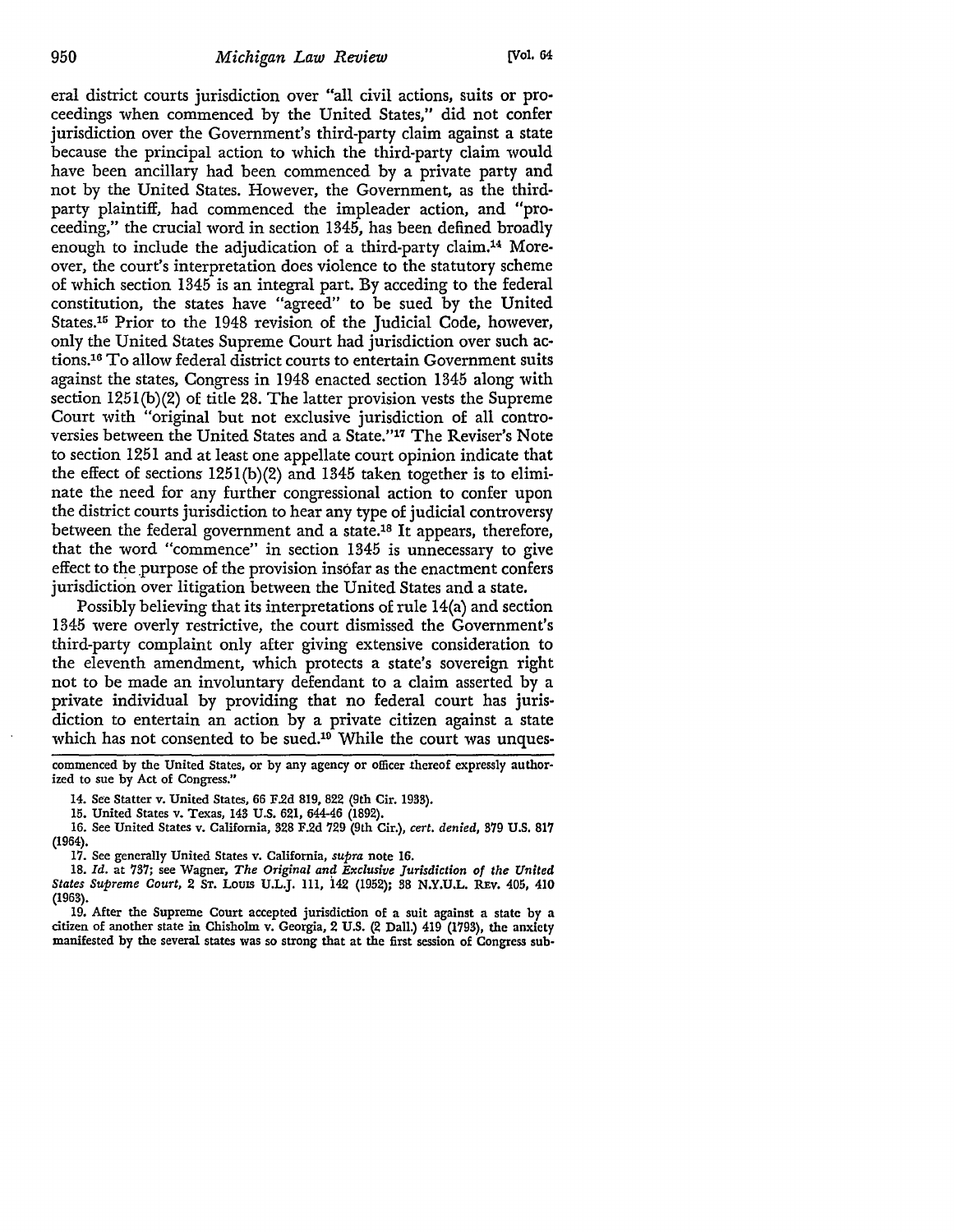tionably correct in stating that rule 14(a) cannot be employed in a manner which would infringe a third party's substantive rights<sup>20</sup>let alone in a way which would override the United. States Constitution-it was mistaken in concluding that the eleventh amendment or the policy behind its adoption serves to immunize a state from a third-party proceeding initiated by the United States simply because the federal government was the defendant in the principal action initiated by a private citizen.

The United States may sue a state irrespective of the latter's consent.21 Indeed, the court in the principal case recognized that if the plaintiff obtained a judgment against the United States, the Government would be able to recover from New York by bringing a later, independent action in a federal court.<sup>22</sup> Therefore, to have considered the application of rule 14(a) to New York as an infringement of the state's substantive rights, the court must have believed that, if the third-party complaint were not dismissed, the plaintiff in the principal action would have received some advantage inconsistent with the state's prerogative not to be sued by him. However, the test for determining whether a third party may be brought into court under rule 14(a) is not whether the plaintiff in the principal action appears to have a claim against him, but rather whether the principal defendant may have a right of recovery from him-by way of indemnity, contribution, or otherwise—for any part of the principal plaintiff's claim for which the principal defendant is found liable.23 Furthermore, a third-party defendant's joining the litigation creates no rights against him in favor of the plaintiff.<sup>24</sup> Conse-

sequent to the Court action the eleventh amendment was proposed. See U.S. LEGISLA-TIVE REFERENCE SERVICE, THE CONSTITUTION OF THE UNITED STATES OF AMERICA 1046-47 (1964). Although the amendment does not expressly prohibit a suit in a federal court by a private citizen against his own state, the Court has so construed it. Hans v. Louisiana, 134 U.S. 1 (1890).

20. See Hanna v. Plumer, 380 U.S. 460 (1965).

21. United States v. Texas, 143 U.S. 621 (1892).

22. See United States v. Arizona, 214 F.2d 389 (9th Cir. 1954), suggesting by way of dictum that the United States may assert a right of recovery over against a state in a federal district court. See also United States v. California, 328 F.2d 729 (9th Cir.), *cert. denied,* 379 U.S. 817 (1964), holding that federal district courts have jurisdiction to entertain suits commenced by the United States against a state, regardless of the subject of the controversy.

23. IA BARRON & HoLTZOFF, *op. cit. supra* note 4, § 426, at 681-82; 3 MOORE, FEDERAL PRACTICE <sup>q</sup> 14.10 (2d ed. 1964).

24. Davies v. Dotson, 198 F. Supp. 612 (E.D. Pa. 1961) (third-party action in a federal court adjudicates the rights of the third-party plaintiff and the third-party defendant *inter sese).* The plaintiff in the principal action, however, is free to amend his complaint to state a claim against the third-party defendant once the latter has been brought into court. FED. R. CIV. P. 14(a). Nevertheless, with almost complete unanimity courts have held that the controversy initiated by such an amendment can be maintained only if it could have been the basis for an independent suit between the principal plaintiff and the third-party defendant in the same court. 3 MOORE, FEDERAL PRACIICE | 14.27, at 721 (2d ed. 1964).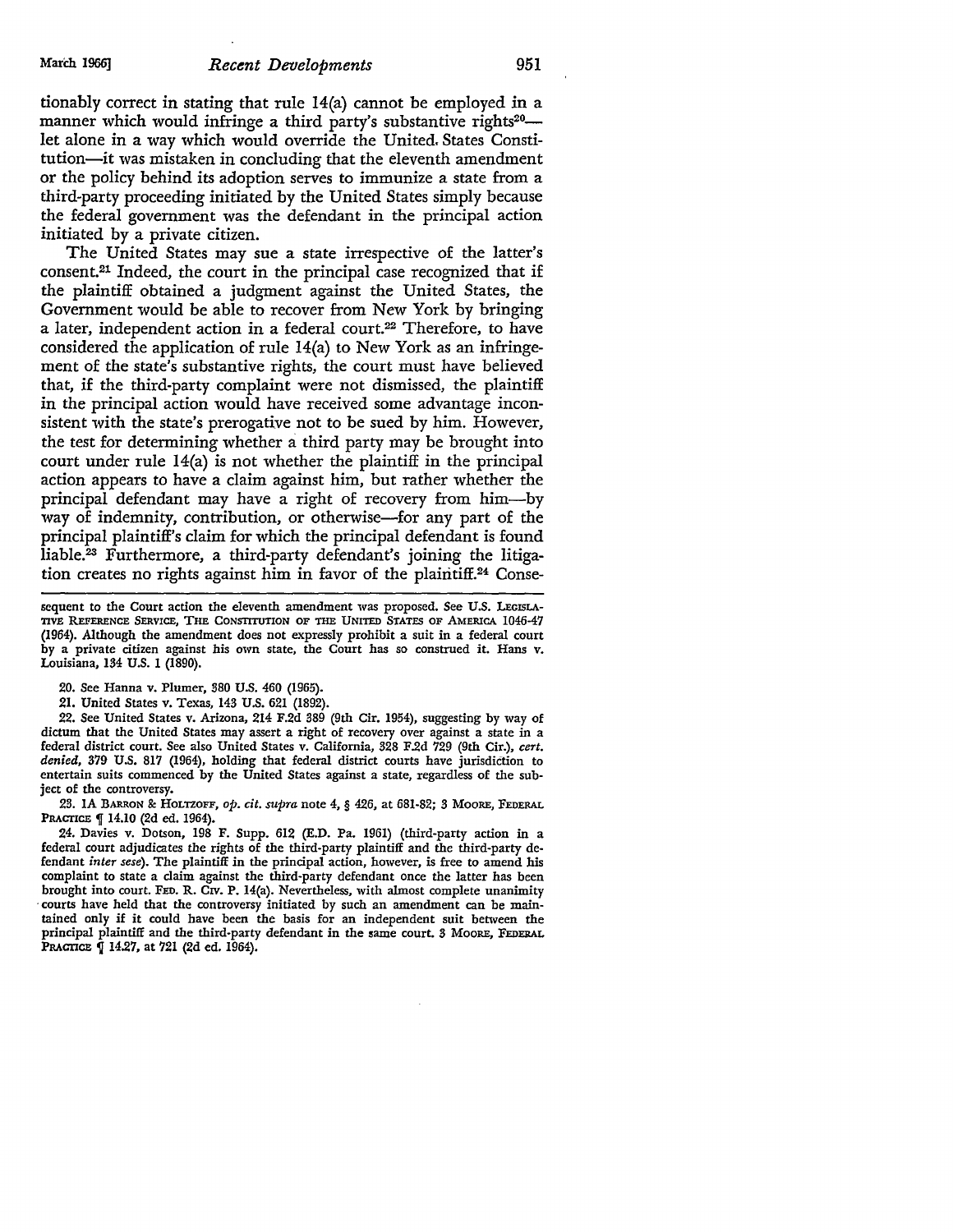quently, a judgment against the third-party defendant on the thirdparty complaint inures solely to the benefit of the defendant in the principal action.25 The principal case apparently represents the first attempt by a defendant against whom sovereign immunity from involuntary suit was no defense to implead a state when the plaintiff in the principal action could not have sued the state. However, there are decisions which have held that the United States may be impleaded by a defendant on whose behalf the Government had waived its immunity, despite the fact that it had not waived its immunity for the benefit of the plaintiff in the principal action.<sup>26</sup> These cases suggest that, when an attempt is made to bring a sovereign entity

25. Davies v. Dotson, 198 F. Supp. 612 (E.D. Pa. 1961); Chevassus v. Harley, 8 F,R.D. 410 (W.D. Pa. 1948); IA BARRON & HoLTZOFF, *op. cit. supra* note 4, at 681; see note 24 *supra.* 

26. A federal employee injured in the course of his employment can demand com• pensation from the Government only under the Federal Employees Compensation Act § 751a, 63 Stat. 861 (1949), 5 U.S.C. § 751 (1964). It is generally said that the United States has waived its immunity to suit to the extent that the employee is permitted to recover under the act. See Drake v. Treadwell, 299 F.2d 789 (3d Cir.), *vacated & remanded per curiam,* 322 U.S. 772 (1963). Occasionally a federal employee injured in the course of his employment because of the concurrent negligence of the United States and some third party has sued the third party in tort. Generally, a defendant who is a joint tortfeasor with the Government has a right to contribution from the United States and can enforce it by impleading the Government under the Federal Tort Claims Act. See United States v. Yellow Cab Co., 340 U.S. 543 (1951). However, since the injured employee who had commenced the tort suit against the private joint tortfeasor could not have sued the United States in a tort action, the question has arisen whether this defendant is still free to implead the Government in connection with the employee's suit, so as to enforce the defendant's right of contribution. It has generally been held that impleader is permissible. Drake v. Treadwell, C.A. No. 14517, W.D, Pa., orders of May 24, 1963, and July 7, 1963, *on remand from* 372 U.S. 772 (1963); Hart v. Simons, 223 F. Supp. 109 (E.D. Pa. 1963). *But see* Busey v. Washington, 225 F. Supp. 416 (D,D,C. 1964). See Martin v. United States, 162 F. Supp. 441 (E.D. Pa. 1958), suggesting in dlc• tum that a municipality's immunity from suit for the negligence of its agents which would bar plaintiff's claim against the municipality might not prevent the United States from impleading the municipality. See also Schetter v. Housing Authority, 132 F. Supp. 149 (W.D. Pa. 1955).

The holding in the principal case not only denied the United States the privilege of initiating an impleader proceeding but also would force the Government to relitigate the question of its liability to the plaintiff in the principal action in any subsequent suit brought by the United States against New York to recover the amount of a judgment obtained against the Government by the principal plaintiff. Generally, an indemnitor, such as New York, who was given notice of a claim against his indemnitee of the type to which his indemnity agreement refers and an opportunity to join the defense of that claim is bound by a finding establishing the indemnitec's liability to the claimant. Washington Gas Light Co. v. District of Columbia, 161 U.S. 316 (1896); New York & Porto Rico S.S. Co. v. Lee's Lighters, Inc., 48 F.2d 372 (E.D.N.Y. 1930); RESTATE-MENT, JUDGMENTS § 107 (1942). However, an attempt by the United States to bind New York by a judgment adverse to the Government, rendered after the dismissal of the state as a third-party defendant, would be met by an objection similar to that which the court in the principal case considered determinative of the impleader issue, since the attempt would have arisen from an effort to force the state to appear in the same proceedings with the plaintiff in the principal action and to assist the Government in defeating the principal plaintiff's claim. See 65 CoLUM. L. REv. 1506, 1509 (1965).